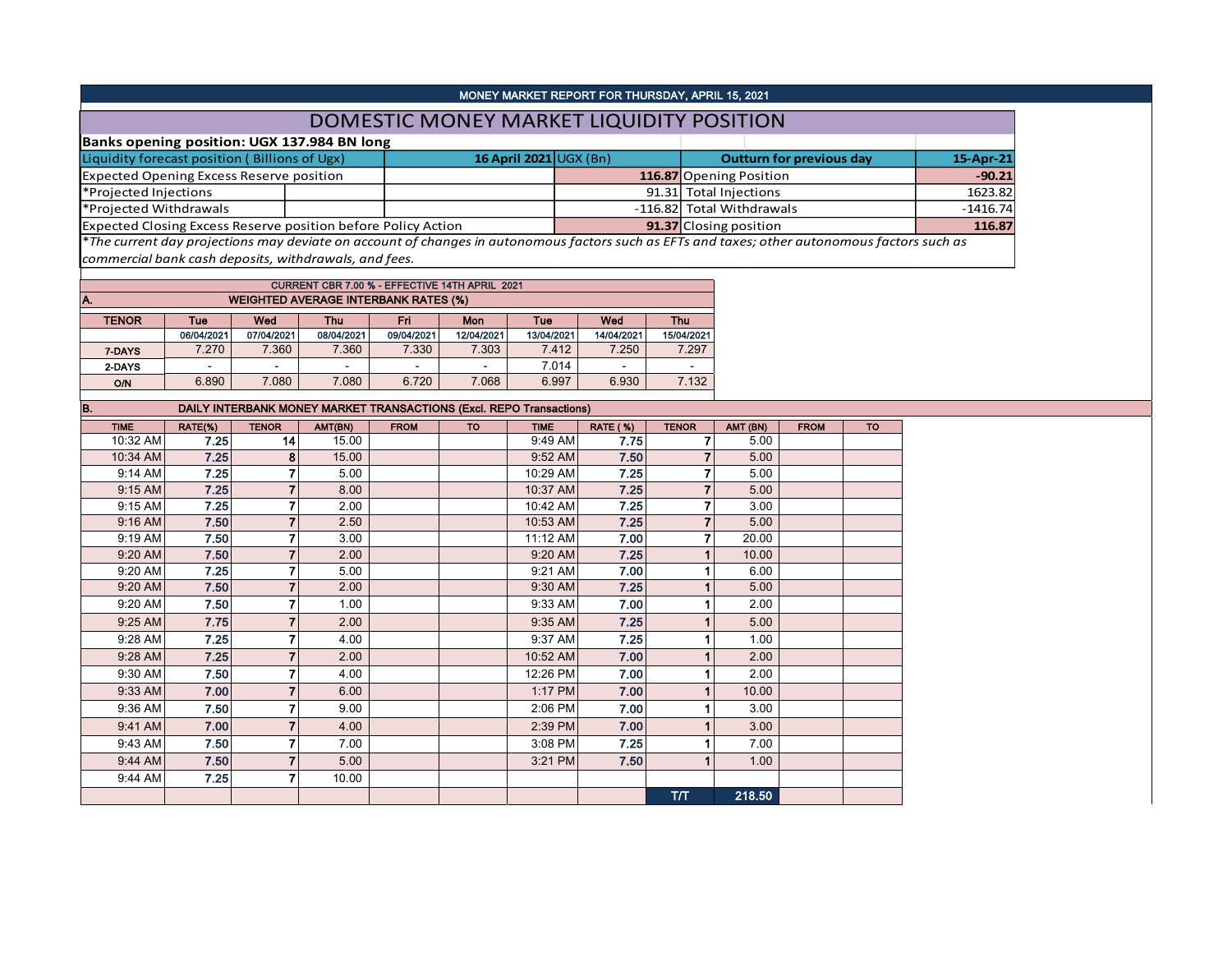| C.               |                                        |                     |                                    |                                                                                        |                 |                            | <b>CBR AND THE 7- DAY WAR INTERBANK RATES</b>                              |                  |                |                       |                                   |                       |  |
|------------------|----------------------------------------|---------------------|------------------------------------|----------------------------------------------------------------------------------------|-----------------|----------------------------|----------------------------------------------------------------------------|------------------|----------------|-----------------------|-----------------------------------|-----------------------|--|
|                  |                                        |                     |                                    |                                                                                        |                 |                            |                                                                            |                  |                |                       |                                   |                       |  |
| 9.000            |                                        |                     |                                    |                                                                                        |                 |                            |                                                                            |                  |                |                       |                                   |                       |  |
| 8.000            |                                        |                     |                                    |                                                                                        |                 |                            |                                                                            |                  |                |                       |                                   |                       |  |
| 7.000            |                                        |                     |                                    |                                                                                        |                 |                            |                                                                            |                  |                |                       |                                   |                       |  |
|                  |                                        |                     |                                    |                                                                                        |                 |                            |                                                                            |                  |                |                       |                                   |                       |  |
| 6.000            |                                        |                     |                                    |                                                                                        |                 |                            |                                                                            |                  |                |                       |                                   |                       |  |
| 5.000            |                                        |                     |                                    |                                                                                        |                 |                            |                                                                            |                  |                |                       |                                   |                       |  |
|                  |                                        |                     |                                    |                                                                                        |                 |                            |                                                                            |                  |                |                       |                                   |                       |  |
| 4.000            |                                        |                     |                                    | 29/03/2021 30/03/2021 31/03/2021 01/04/2021                                            | 06/04/2021      |                            | 07/04/2021 08/04/2021 09/04/2021                                           |                  |                | 12/04/2021 13/04/2022 |                                   | 14/04/2022 15/04/2022 |  |
|                  |                                        |                     |                                    | $-7$ -day WAR                                                                          | -CBR rate       | -Upper bound               |                                                                            | -Lower bound     |                | • Overnight WAR       |                                   |                       |  |
| D.               |                                        |                     |                                    |                                                                                        |                 |                            | MONETARY POLICY OPERATIONS MATURITIES PROFILE: (22 APR 2021 - 20 MAY 2021) |                  |                |                       |                                   |                       |  |
| <b>DATE</b>      |                                        | <b>THUR</b>         | <b>THUR</b>                        | <b>THUR</b>                                                                            | <b>THUR</b>     | <b>THUR</b>                | <b>TOTAL</b>                                                               |                  |                |                       |                                   |                       |  |
|                  |                                        | 22-Apr-21           | 29-Apr-21                          | 06-May-21                                                                              | 13-May-21       | 20-May-21                  |                                                                            |                  |                |                       |                                   |                       |  |
| <b>REPO</b>      |                                        | 842.13              |                                    | $\overline{a}$                                                                         |                 |                            | 842.13                                                                     |                  |                |                       |                                   |                       |  |
| <b>REV REPO</b>  |                                        |                     | $\sim$                             | $\sim$                                                                                 | $\sim$          | $\sim$                     |                                                                            |                  |                |                       |                                   |                       |  |
| <b>DEPO AUCT</b> |                                        | 154.90              | 76.10                              | 20.00                                                                                  | 25.10           | 14.60                      | 290.70                                                                     |                  |                |                       |                                   |                       |  |
| <b>TOTALS</b>    |                                        | 997.03              | 76.10                              | 20.00<br>Total O/S Deposit Auction balances held by BOU up to 10 JUNE 2021: UGX 525 BN | 25.10           | 14.60                      | 1,132.83                                                                   |                  |                |                       |                                   |                       |  |
|                  |                                        |                     |                                    | Total O/S Repo, Reverse Repo & Deposit Auction balances held by BOU: UGX 2,687 BN      |                 |                            |                                                                            |                  |                |                       |                                   |                       |  |
|                  | (Ei) STOCK OF TREASURY SECURITIES      |                     |                                    |                                                                                        |                 | Eii)                       | <b>MONETARY POLICY MARKET OPERATIONS</b>                                   |                  |                |                       |                                   |                       |  |
|                  |                                        |                     | LAST TBIILS ISSUE DATE: 8-APR-2021 |                                                                                        |                 |                            | (VERTICAL REPOS, REV-REPOS & DEPOSIT AUCTIONS)                             |                  |                |                       |                                   |                       |  |
|                  | On-the-run O/S T-BILL STOCKs (Bns-UGX) |                     |                                    | 6,009.19                                                                               | 16/04/2021      | OMO                        | <b>ISSUE DATE</b>                                                          | <b>AMOUNT</b>    | <b>WAR</b>     | <b>RANGE</b>          | <b>TENOR</b>                      |                       |  |
|                  | On-the-run O/S T-BONDSTOCKs(Bns-UGX)   |                     |                                    | 19,033.56                                                                              | 16/04/2021 REPO |                            | 18-Mar                                                                     | 550.00           | 7.000          |                       | $\overline{7}$                    |                       |  |
|                  | TOTAL TBILL & TBOND STOCK- UGX         |                     |                                    | 25,042.76                                                                              |                 | <b>DAUT</b>                | 25-Mar                                                                     | 45.05            | 7.306          |                       | 28                                |                       |  |
| O/S=Outstanding  |                                        |                     |                                    |                                                                                        |                 | <b>DAUT</b>                | 25-Mar                                                                     | 14.43            | 7.541          |                       | 56                                |                       |  |
| <b>MATURITY</b>  |                                        | TOTAL STOCK YTM (%) |                                    | <b>CHANGE IN</b>                                                                       |                 | <b>REPO</b><br><b>REPO</b> | 25-Mar<br>29-Mar                                                           | 340.00           | 7.000          |                       | $\overline{7}$<br>3               |                       |  |
| 91               | (BN UGX)                               | 74.93               | AT CUT OFF*<br>7.011               | YTM (+/-)<br>0.021                                                                     |                 | <b>REPO</b>                | 30-Mar                                                                     | 561.50<br>97.50  | 7.000<br>7.000 |                       | $\overline{\mathbf{c}}$           |                       |  |
| 182              |                                        | 422.63              | 9.999                              | $-0.073$                                                                               |                 | <b>REPO</b>                | 31-Mar                                                                     | 248.50           | 7.000          |                       | $\overline{1}$                    |                       |  |
| 364              |                                        | 5,511.63            | 11.851                             | 0.301                                                                                  |                 | <b>DAUT</b>                | 01-Apr                                                                     | 16.90            | 7.333          |                       | 28                                |                       |  |
| 2YR              |                                        | $\sim$              | 13.000                             | $-0.550$                                                                               |                 | <b>DAUT</b>                | 01-Apr                                                                     | 20.86            | 7.536          |                       | 56                                |                       |  |
| 3YR              |                                        | $\sim$              | 13.977                             | $-1.973$                                                                               |                 | <b>REPO</b>                | 01-Apr                                                                     | 803.00           | 7.000          |                       | $\overline{7}$                    |                       |  |
| 5YR              |                                        | 1,871.05            | 15.100                             | $-1.400$                                                                               |                 | <b>REPO</b>                | 06-Apr                                                                     | 324.50           | 7.000          |                       | $\overline{c}$                    |                       |  |
| <b>10YR</b>      |                                        | 8,997.22            | 15.970                             | $-0.030$                                                                               |                 | <b>DAUT</b>                | 08-Apr                                                                     | 19.89            | 7.318          |                       | 28                                |                       |  |
| <b>15YR</b>      |                                        | 7,147.58            | 16.100                             | $-0.400$                                                                               |                 | <b>DAUT</b>                | 08-Apr                                                                     | 95.89            | 7.428          |                       | 57                                |                       |  |
| <b>20YR</b>      |                                        | 1,017.70            | 16.990                             | $-0.510$                                                                               |                 | <b>REPO</b>                | 08-Apr                                                                     | 923.00           | 7.000          |                       | $\overline{7}$                    |                       |  |
|                  |                                        |                     |                                    | Cut OFF is the lowest price/ highest yield that satisfies the auction awarded amount.  |                 | <b>REPO</b><br><b>REPO</b> | 09-Apr<br>12-Apr                                                           | 115.00<br>238.00 | 7.000<br>7.000 |                       | $6\phantom{1}6$<br>$\overline{3}$ |                       |  |
|                  |                                        |                     |                                    |                                                                                        |                 | <b>REPO</b>                | 14-Apr                                                                     | 45.00            | 7.000          |                       | $\overline{1}$                    |                       |  |
|                  |                                        |                     |                                    |                                                                                        |                 | <b>DAUT</b>                | 15-Apr                                                                     | 12.93            | 7.402          |                       | $\overline{28}$                   |                       |  |
|                  |                                        |                     |                                    |                                                                                        |                 | <b>DAUT</b>                | 15-Apr                                                                     | 28.77            | 7.516          |                       | 56                                |                       |  |
|                  |                                        |                     |                                    |                                                                                        |                 | <b>REPO</b>                | 15-Apr                                                                     | 841.00           | 7.000          |                       | $\overline{7}$                    |                       |  |
|                  |                                        |                     |                                    |                                                                                        |                 |                            | WAR-Weighted Average Rate                                                  |                  |                |                       |                                   |                       |  |